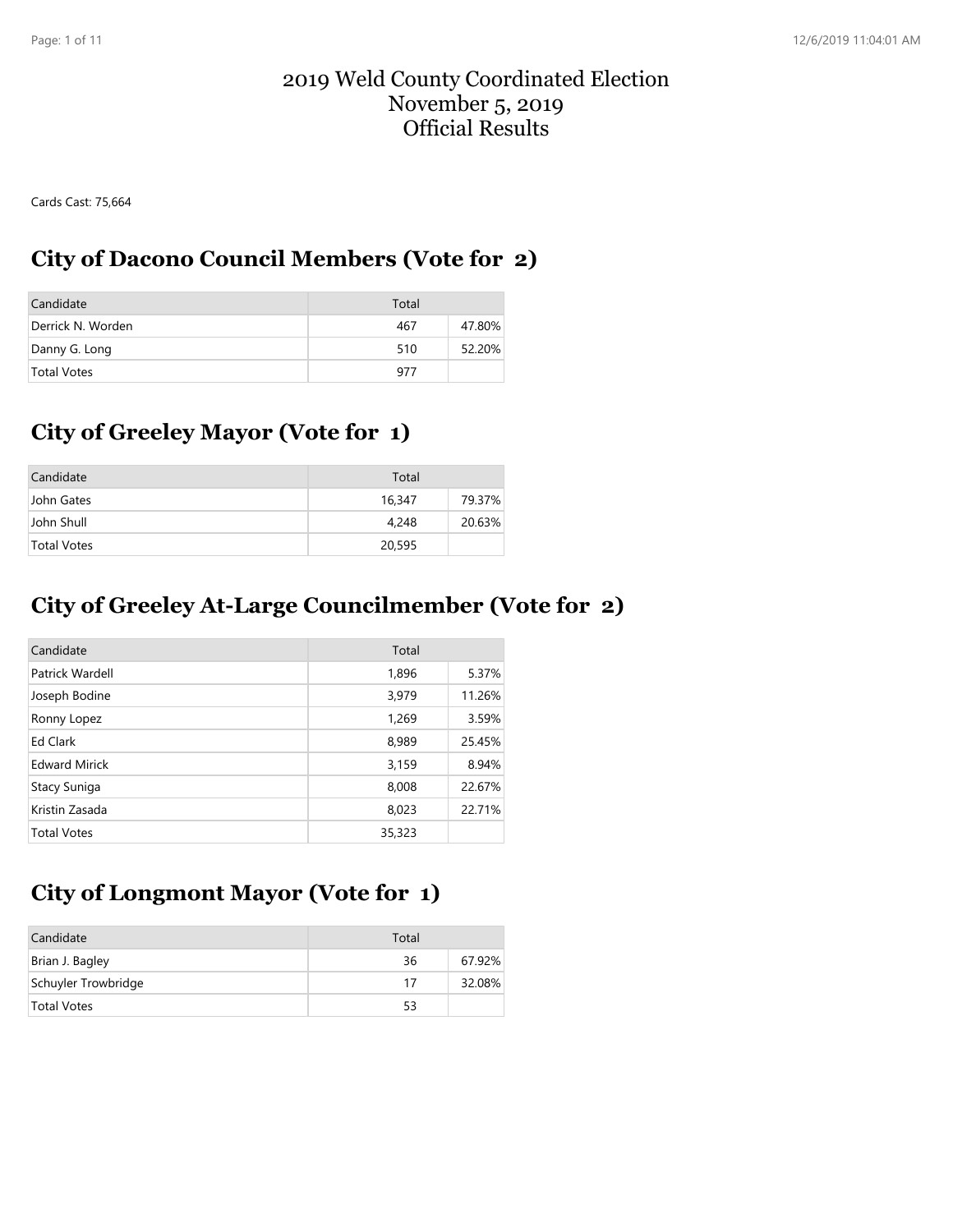## **City of Longmont Council Member At Large (Vote for 1)**

| Candidate              | Total |        |
|------------------------|-------|--------|
| Joan Peck              | 21    | 42.00% |
| Jeff Moore             | 11    | 22.00% |
| Ron Gallegos           | 9     | 18.00% |
| <b>Matthew Garrett</b> | 9     | 18.00% |
| <b>Total Votes</b>     | 50    |        |

## **City of Northglenn Mayor (Vote for 1)**

| Candidate           | Total |     |
|---------------------|-------|-----|
| Joe Brown           | 0     | N/A |
| Mark Philip Bromley | 0     | N/A |
| Meredith Leighty    | 0     | N/A |
| <b>Total Votes</b>  |       |     |

# **City of Northglenn Council Member Ward 2 (Vote for 1)**

| Candidate             | Total |     |
|-----------------------|-------|-----|
| Becky Brown           | O     | N/A |
| Spencer Yale          | O     | N/A |
| Jay Michael Jaramillo | O     | N/A |
| <b>Total Votes</b>    |       |     |

## **City of Brighton Councilmember Ward 1 (Vote for 1)**

| Candidate   | Total |         |
|-------------|-------|---------|
| Tim Watts   | 77    | 100.00% |
| Total Votes | 77    |         |

## **City of Fort Lupton Ward I Councilmember (Vote for 1)**

| Candidate            | Total |        |
|----------------------|-------|--------|
| David Chas Blackston | 120   | 40.00% |
| David Crespin        | 180   | 60.00% |
| <b>Total Votes</b>   | 300   |        |

# **City of Fort Lupton Ward II Councilmember (Vote for 1)**

| Candidate          | Total |        |
|--------------------|-------|--------|
| Vaunold Dee Denny  | 119   | 19.80% |
| Chris Ceretto      | 482   | 80.20% |
| <b>Total Votes</b> | 601   |        |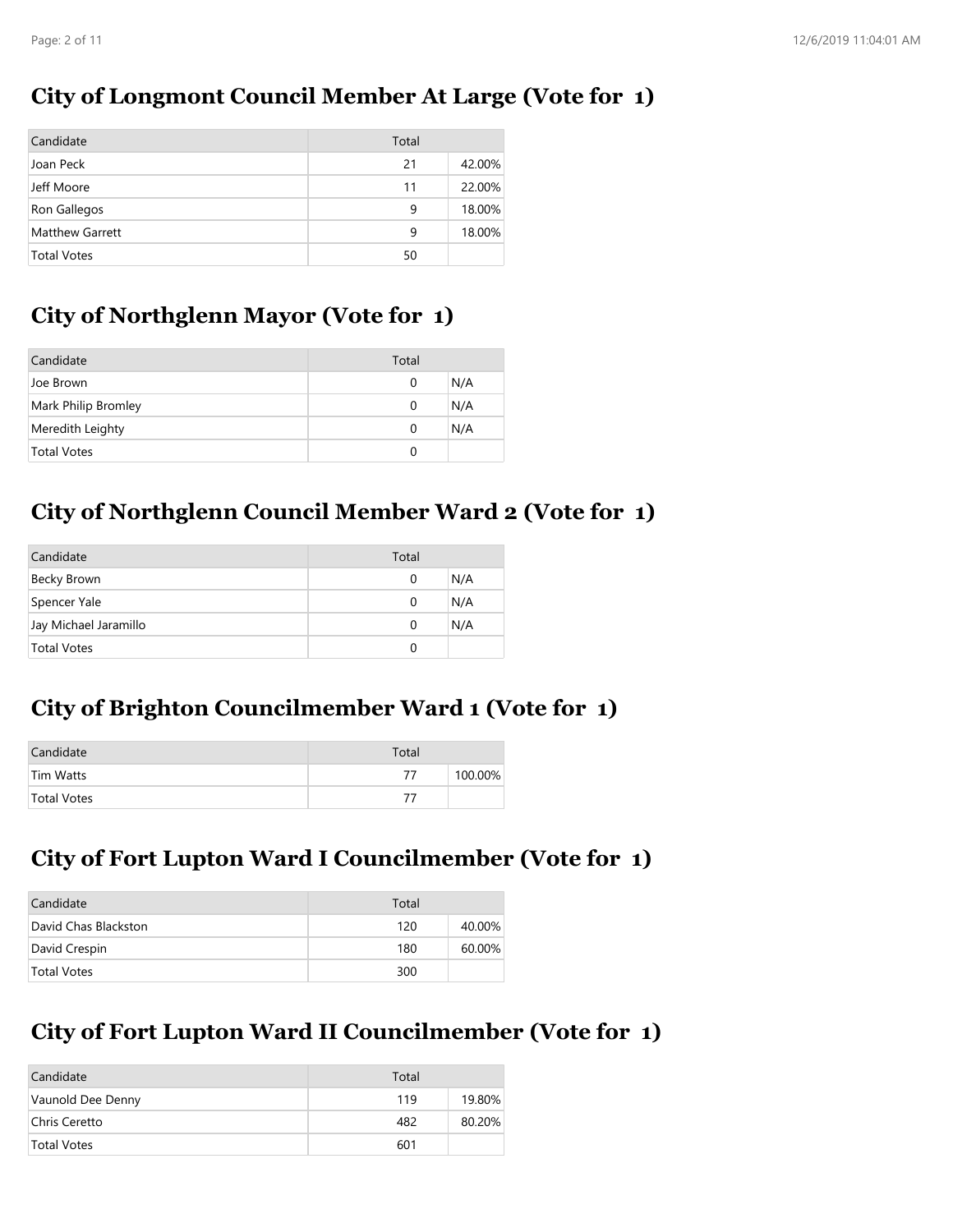# **City of Fort Lupton Ward III Councilmember (Vote for 1)**

| Candidate                                  | Total            |  |
|--------------------------------------------|------------------|--|
| There are no candidates for<br>this office |                  |  |
| Total Votes                                | $\left( \right)$ |  |

## **City of Greeley Ward I Councilmember (Vote for 1)**

| Candidate            | Total |        |
|----------------------|-------|--------|
| <b>Blythe Driver</b> | 1,246 | 40.83% |
| Tommy Butler         | 1.806 | 59.17% |
| Total Votes          | 3.052 |        |

## **City of Greeley Ward IV Councilmember (Vote for 1)**

| Candidate          | Total |        |
|--------------------|-------|--------|
| James Roohr        | 742   | 11.06% |
| Michael Whitcomb   | 1,884 | 28.09% |
| Dale Hall          | 4.082 | 60.85% |
| <b>Total Votes</b> | 6,708 |        |

## **City of Longmont Council Member Ward 1 (Vote for 1)**

| Candidate          | Total |         |
|--------------------|-------|---------|
| Tim Waters         | 41    | 100.00% |
| <b>Total Votes</b> | 41    |         |

#### **Pawnee School District RE-12 Board of Directors (Vote for 2)**

| Candidate          | Total |        |
|--------------------|-------|--------|
| Kevin D. Hahn      | 148   | 39.05% |
| Mariana Rohn       | 98    | 25.86% |
| Bobbi Hoffman      | 133   | 35.09% |
| <b>Total Votes</b> | 379   |        |

### **Weld County School District 6 Director - 4 year (Vote for 3)**

| Candidate          | Total  |        |
|--------------------|--------|--------|
| Terri Pappas       | 12,496 | 24.80% |
| Natalie Mash       | 11,866 | 23.55% |
| W.D. Bill Gillard  | 7,589  | 15.06% |
| Daniel Reyez       | 6,621  | 13.14% |
| Pepper Mueller     | 11,820 | 23.46% |
| <b>Total Votes</b> | 50,392 |        |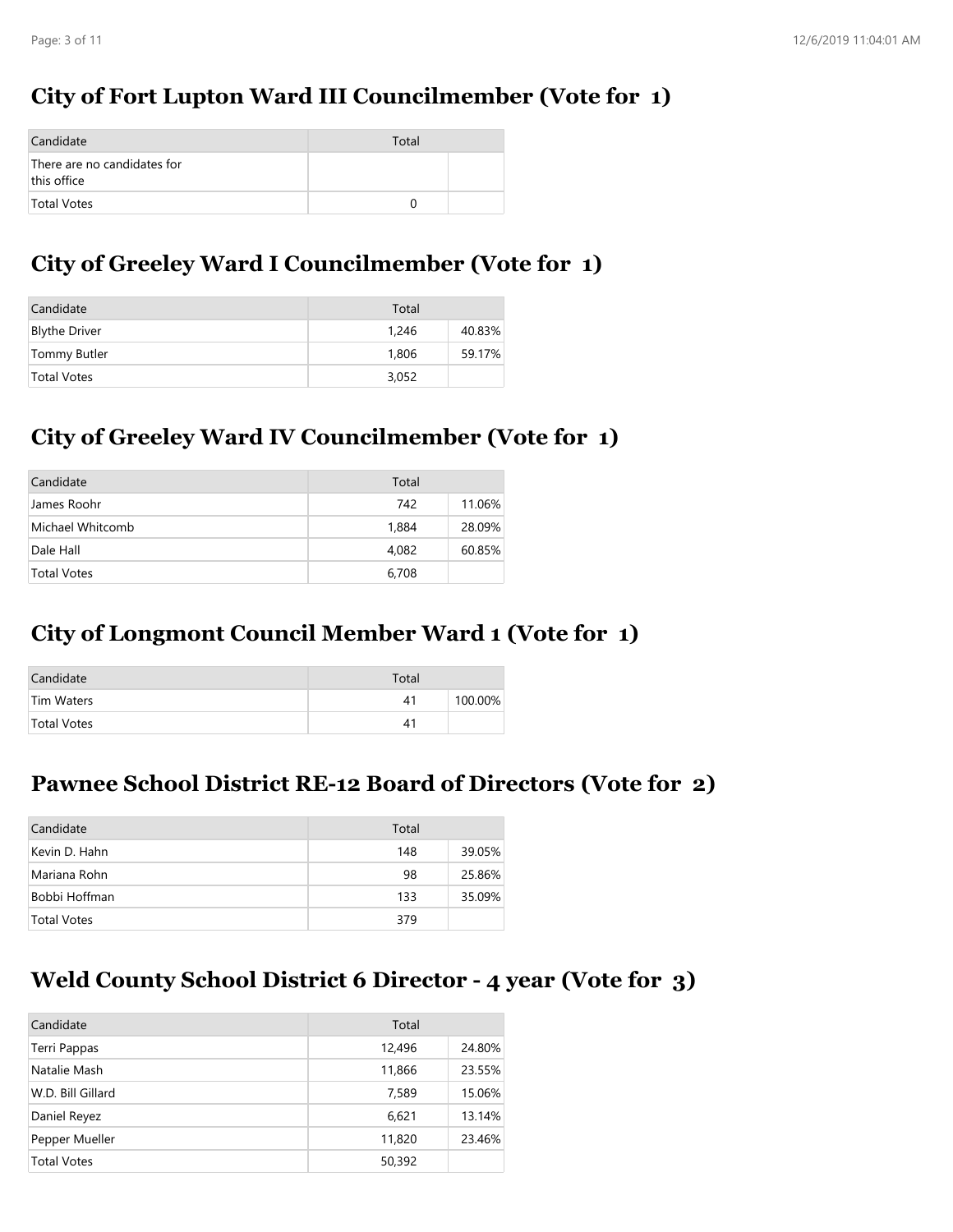## **Weld County School District 6 Director - 2 year (Vote for 1)**

| Candidate                | Total  |        |
|--------------------------|--------|--------|
| Ray Talley               | 12,283 | 61.26% |
| Araceli Calderon de Weis | 7.767  | 38.74% |
| Total Votes              | 20,050 |        |

## **Weld County School District RE-10J Director District At Large (Vote for 1)**

| Candidate           | Total |         |
|---------------------|-------|---------|
| <b>Wendy Tucker</b> | 227   | 100.00% |
| Total Votes         | 227   |         |

### **Weld County School District RE-10J Director District A (Vote for 1)**

| Candidate   | Total |         |
|-------------|-------|---------|
| Duane Lewis | 226   | 100.00% |
| Total Votes | 226   |         |

### **Weld County School District RE-10J Director District D (Vote for 1)**

| Candidate         | Total |        |
|-------------------|-------|--------|
| Katie Ford        | 190   | 76.00% |
| Alphretta Erdmann | 60    | 24.00% |
| Total Votes       | 250   |        |

#### **Weld County School District RE-2 Director District B (Vote for 1)**

| Candidate    | Total |         |
|--------------|-------|---------|
| Audrey Clary | 2.668 | 100.00% |
| Total Votes  | 2,668 |         |

### **Weld County School District RE-2 Director District E (Vote for 1)**

| Candidate         | Total |         |
|-------------------|-------|---------|
| Lynnette St. Jean | 2.628 | 100.00% |
| Total Votes       | 2,628 |         |

## **Weld County School District RE-3J Director District D (Vote for 1)**

| Candidate                                  | Total |  |
|--------------------------------------------|-------|--|
| There are no candidates for<br>this office |       |  |
| Total Votes                                |       |  |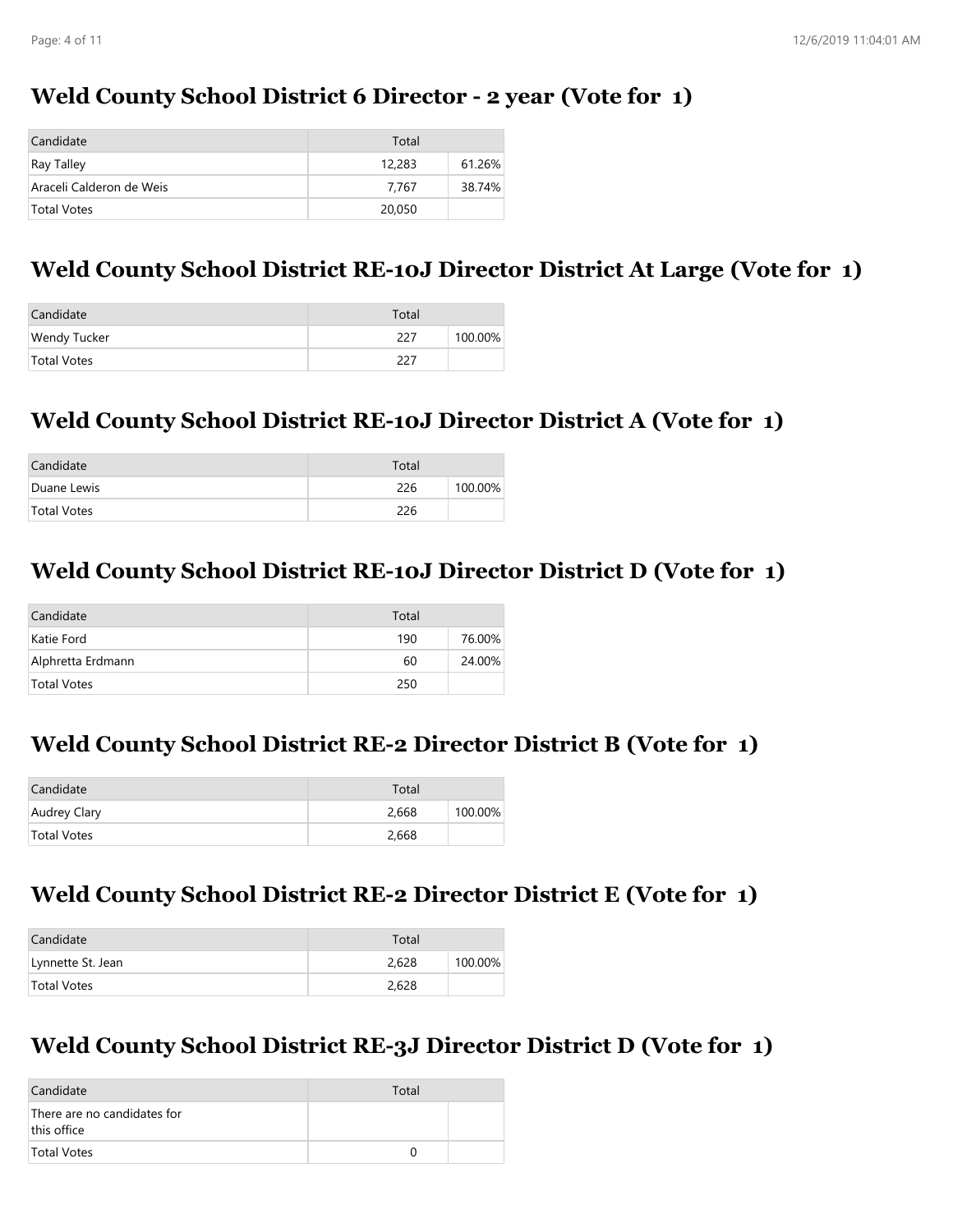## **Weld County School District RE-3J Director District E (Vote for 1)**

| Candidate          | Total |        |
|--------------------|-------|--------|
| Debra J. Gustafson | 2.075 | 92.76% |
| Total Votes        | 2,237 |        |

### **Weld County School District RE-5J Director District A (Vote for 1)**

| Candidate   | Total |         |
|-------------|-------|---------|
| Sara Hall   | 3,898 | 100.00% |
| Total Votes | 3,898 |         |

### **Weld County School District RE-5J Director District B (Vote for 1)**

| Candidate    | Total |         |
|--------------|-------|---------|
| Jeremy Scott | 3,887 | 100.00% |
| Total Votes  | 3,887 |         |

#### **Weld County School District RE-5J Director District D (Vote for 1)**

| Candidate          | Total |         |
|--------------------|-------|---------|
| Nathan Sassano     | 3,871 | 100.00% |
| <b>Total Votes</b> | 3,871 |         |

### **Weld County School District RE-7 Director At-Large - 2 year (Vote for 1)**

| Candidate     | Total |         |
|---------------|-------|---------|
| Robin Meireis | 1.132 | 100.00% |
| Total Votes   | 1.132 |         |

#### **Weld County School District RE-7 Director At-Large - 4 year (Vote for 1)**

| Candidate      | Total |         |
|----------------|-------|---------|
| Mindy Marshall | 1.142 | 100.00% |
| Total Votes    | 1.142 |         |

#### **Weld County School District RE-7 Director District B (Vote for 1)**

| Candidate   | Total |         |
|-------------|-------|---------|
| James Welch | 1.170 | 100.00% |
| Total Votes | 1.170 |         |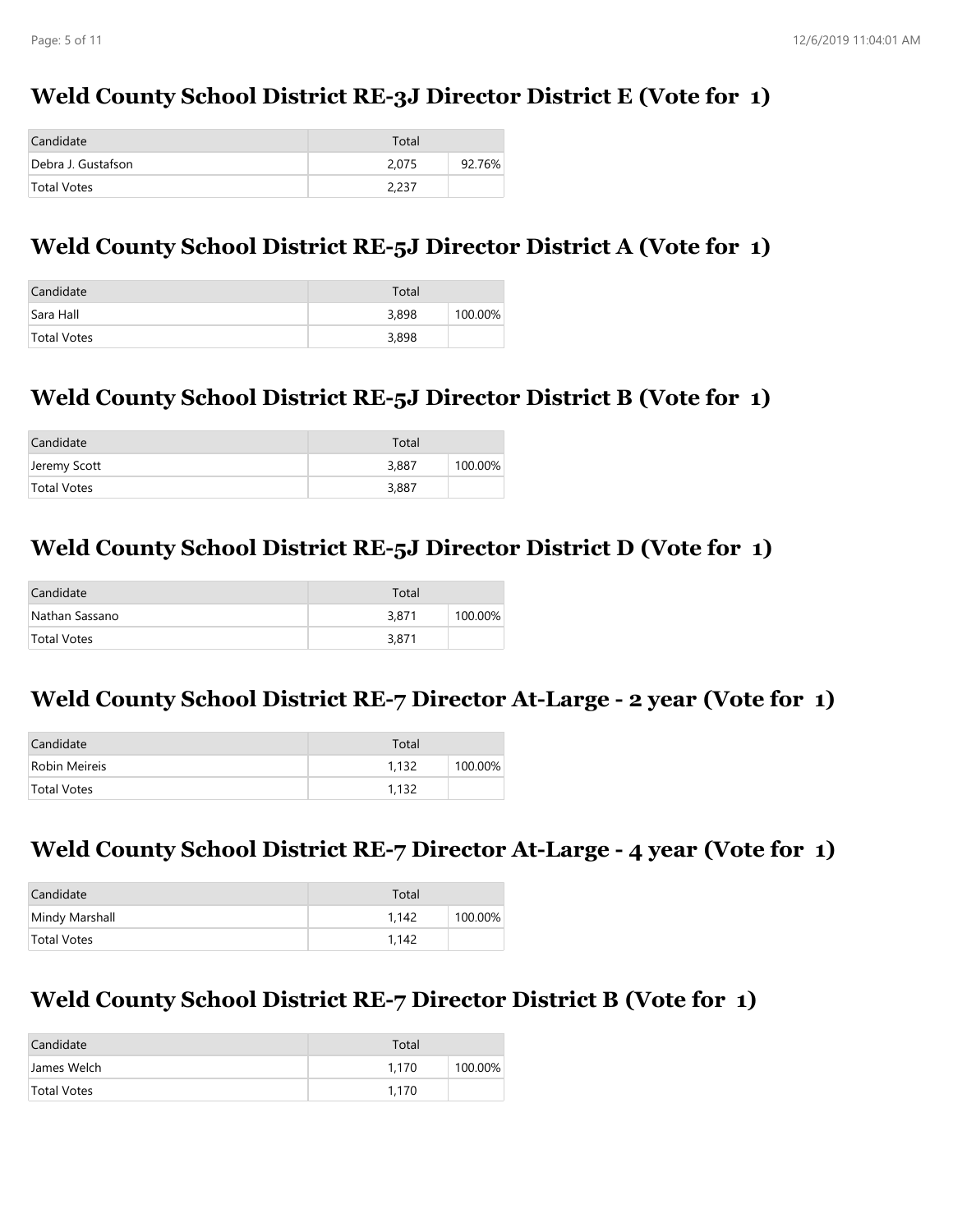## **Weld County School District RE-7 Director District C (Vote for 1)**

| Candidate   | Total |         |
|-------------|-------|---------|
| Mary Roth   | 1.157 | 100.00% |
| Total Votes | 1.157 |         |

### **Weld RE-8 School District Director District A (Vote for 1)**

| Candidate                                  | Total |  |
|--------------------------------------------|-------|--|
| There are no candidates for<br>this office |       |  |
| Total Votes                                |       |  |

# **Weld RE-8 School District Director District B (Vote for 1)**

| Candidate          | Total |        |
|--------------------|-------|--------|
| Rosalie M Martinez | 1.108 | 43.33% |
| Cody M LeBlanc     | 1.449 | 56.67% |
| Total Votes        | 2.557 |        |

### **Weld RE-8 School District Director District D (Vote for 1)**

| Candidate                                  | Total |  |
|--------------------------------------------|-------|--|
| There are no candidates for<br>this office |       |  |
| <b>Total Votes</b>                         |       |  |

#### **Weld RE-8 School District Director District E (Vote for 1)**

| Candidate          | Total |         |
|--------------------|-------|---------|
| Susan K Browne     | 1.963 | 100.00% |
| <b>Total Votes</b> | 1.963 |         |

# **Aims College District Trustee District A (Vote for 1)**

| Candidate          | Total  |         |
|--------------------|--------|---------|
| Heidi Windell      | 38,509 | 100.00% |
| <b>Total Votes</b> | 38,509 |         |

### **Aims College District Trustee District B (Vote for 1)**

| Candidate               | Total  |        |
|-------------------------|--------|--------|
| Andres G. Guerrero, Jr. | 11,436 | 26.84% |
| Mark Hout               | 31.177 | 73.16% |
| <b>Total Votes</b>      | 42,613 |        |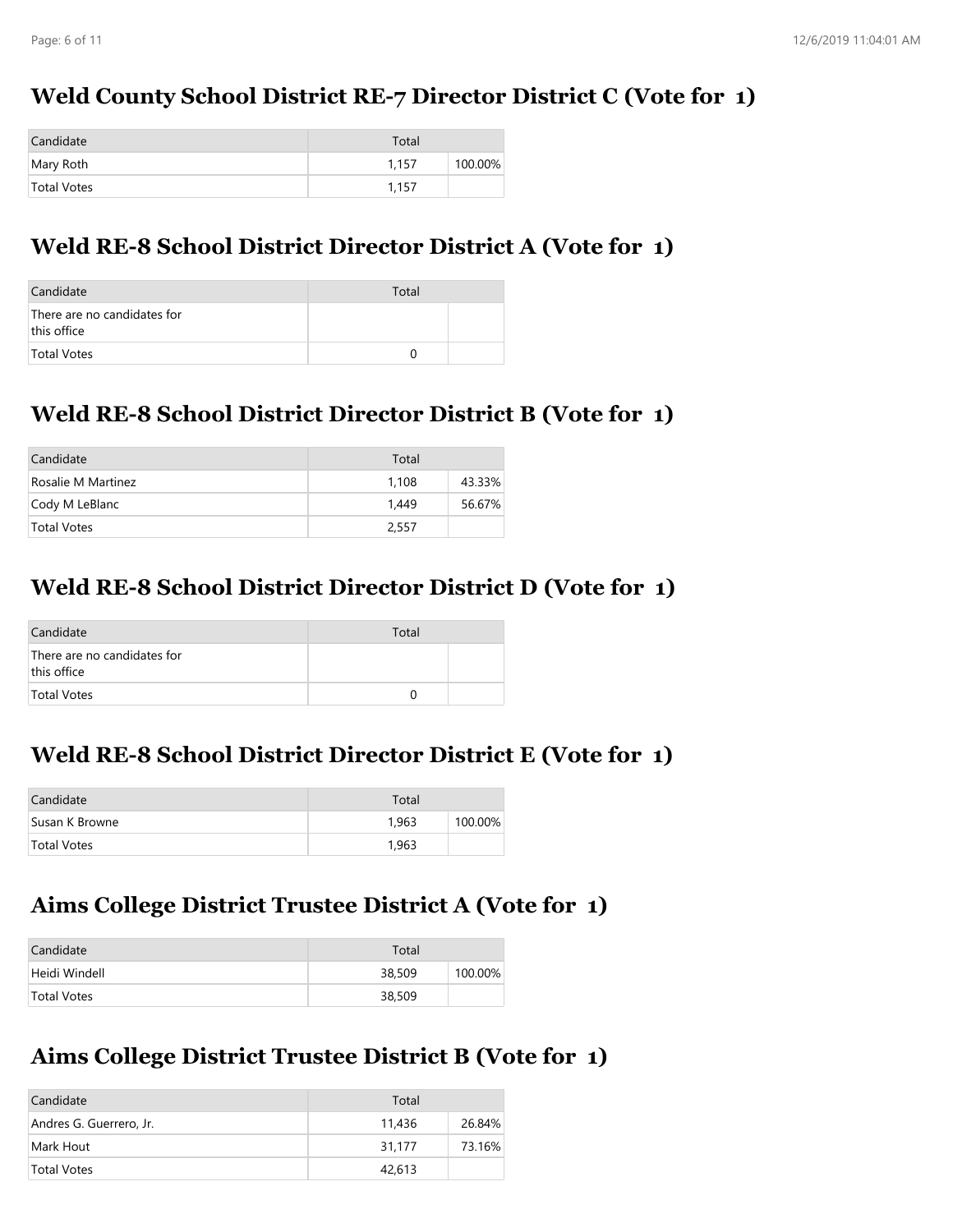## **Aims College District Trustee District E (Vote for 1)**

| Candidate         | Total  |        |
|-------------------|--------|--------|
| Genevieve Canales | 18,326 | 42.86% |
| Lyle Achziger     | 24,436 | 57.14% |
| Total Votes       | 42.762 |        |

# **Proposition CC (Statutory) (Vote for 1)**

| Candidate          | Total  |        |
|--------------------|--------|--------|
| Yes/For            | 25,958 | 34.80% |
| No/Against         | 48,636 | 65.20% |
| <b>Total Votes</b> | 74,594 |        |

## **Proposition DD (Statutory) (Vote for 1)**

| Candidate          | Total  |        |
|--------------------|--------|--------|
| Yes/For            | 36,078 | 48.56% |
| No/Against         | 38,216 | 51.44% |
| <b>Total Votes</b> | 74,294 |        |

### **City of Brighton Recall of Mayor Ballot Question 3A (Vote for 1)**

| Candidate   | Total |        |
|-------------|-------|--------|
| Yes/For     | 91    | 66.91% |
| No/Against  | 45    | 33.09% |
| Total Votes | 136   |        |

# **Town of Frederick Ballot Issue 2A (Vote for 1)**

| Candidate          | Total |        |
|--------------------|-------|--------|
| Yes/For            | 2.431 | 61.98% |
| No/Against         | 1.491 | 38.02% |
| <b>Total Votes</b> | 3,922 |        |

# **City of Fort Lupton Ballot Issue 2B (Vote for 1)**

| Candidate   | Total |        |
|-------------|-------|--------|
| Yes/For     | 820   | 54.23% |
| No/Against  | 692   | 45.77% |
| Total Votes | 1,512 |        |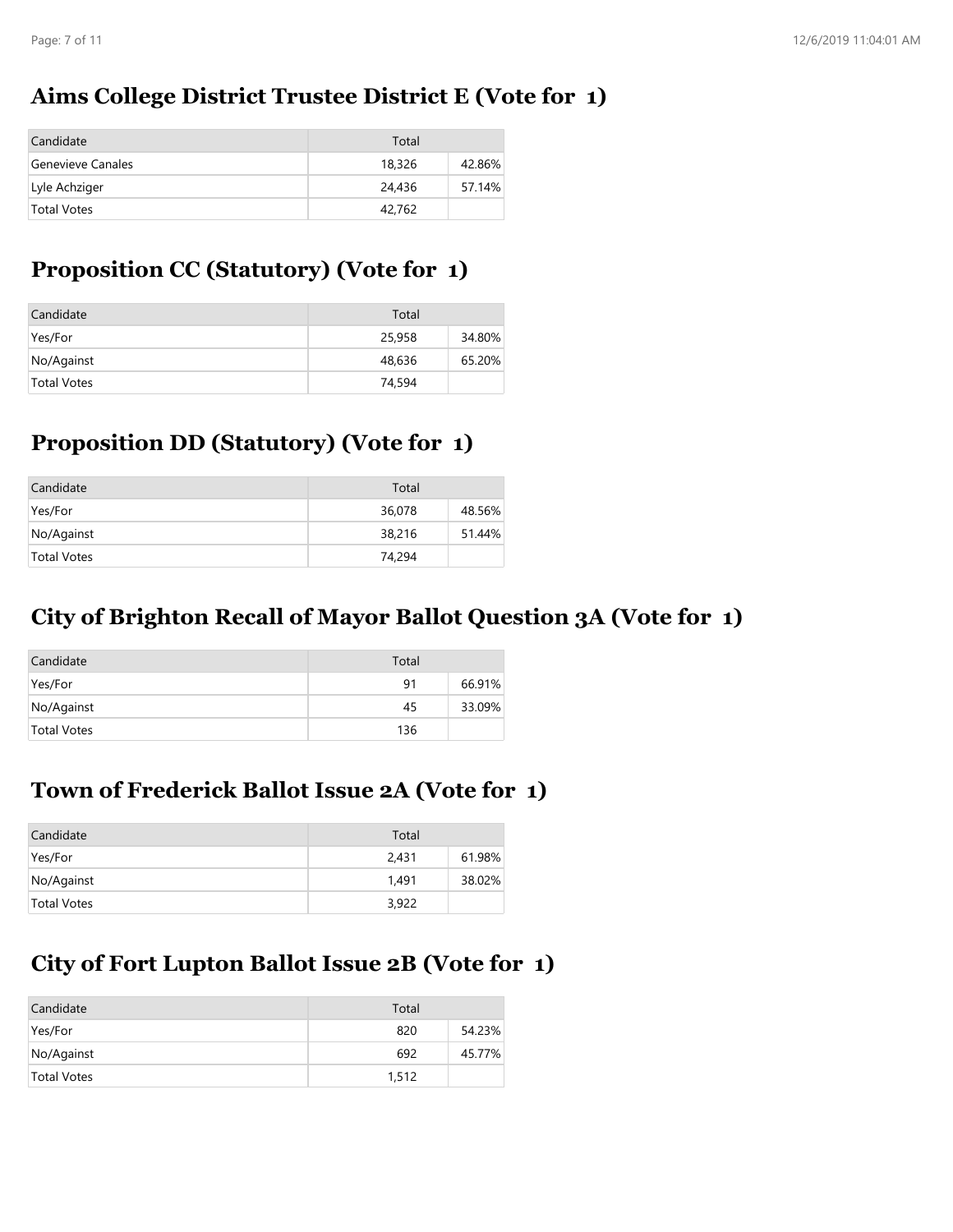# **City of Fort Lupton Ballot Issue 2C (Vote for 1)**

| Candidate          | Total |        |
|--------------------|-------|--------|
| Yes/For            | 469   | 31.10% |
| No/Against         | 1.039 | 68.90% |
| <b>Total Votes</b> | 1,508 |        |

# **City of Fort Lupton Ballot Issue 2D (Vote for 1)**

| Candidate          | Total |        |
|--------------------|-------|--------|
| Yes/For            | 452   | 30.25% |
| No/Against         | 1.042 | 69.75% |
| <b>Total Votes</b> | 1.494 |        |

## **City of Longmont Ballot Issue 3B (Vote for 1)**

| Candidate          | Total |        |
|--------------------|-------|--------|
| Yes/For            | 15    | 25.86% |
| No/Against         | 43    | 74.14% |
| <b>Total Votes</b> | 58    |        |

## **City of Longmont Ballot Issue 3C (Vote for 1)**

| Candidate   | Total |        |
|-------------|-------|--------|
| Yes/For     | 39    | 67.24% |
| No/Against  | 19    | 32.76% |
| Total Votes | 58    |        |

# **City of Longmont Ballot Question 3D (Vote for 1)**

| Candidate   | Total |        |
|-------------|-------|--------|
| Yes/For     | 24    | 42.11% |
| No/Against  | 33    | 57.89% |
| Total Votes | 57    |        |

# **City of Longmont Ballot Question 3E (Vote for 1)**

| Candidate   | Total |        |
|-------------|-------|--------|
| Yes/For     | 34    | 73.91% |
| No/Against  | 12    | 26.09% |
| Total Votes | 46    |        |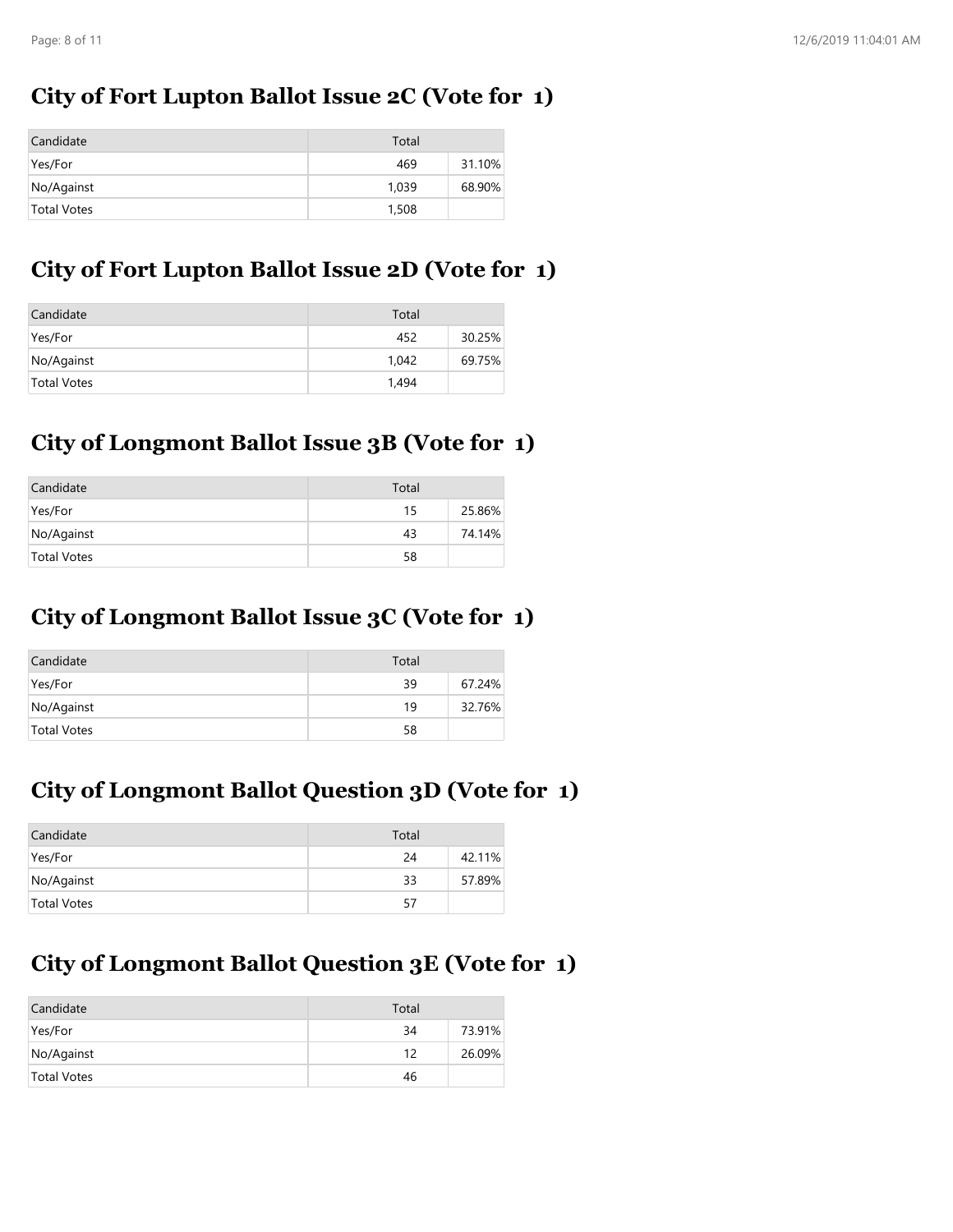### **Town of Mead Ballot Issue 2E (Vote for 1)**

| Candidate          | Total |        |
|--------------------|-------|--------|
| Yes/For            | 645   | 37.87% |
| No/Against         | 1.058 | 62.13% |
| <b>Total Votes</b> | 1,703 |        |

## **Town of Mead Ballot Question 2F (Vote for 1)**

| Candidate          | Total |        |
|--------------------|-------|--------|
| Yes/For            | 1,284 | 75.44% |
| No/Against         | 418   | 24.56% |
| <b>Total Votes</b> | 1,702 |        |

## **Town of Mead Ballot Question 2G (Vote for 1)**

| Candidate          | Total |        |
|--------------------|-------|--------|
| Yes/For            | 662   | 38.76% |
| No/Against         | 1.046 | 61.24% |
| <b>Total Votes</b> | 1,708 |        |

#### **City of Northglenn Ballot Question 3F: Gender Neutral Charter Language (Vote for 1)**

| Candidate   | Total |     |
|-------------|-------|-----|
| Yes/For     |       | N/A |
| No/Against  |       | N/A |
| Total Votes |       |     |

# **Weld County School District 6 Ballot Issue 4C (Vote for 1)**

| Candidate   | Total  |        |
|-------------|--------|--------|
| Yes/For     | 12,915 | 52.59% |
| No/Against  | 11,642 | 47.41% |
| Total Votes | 24,557 |        |

# **Weld County School District RE-2 Ballot Issue 4D (Vote for 1)**

| Candidate   | Total |        |
|-------------|-------|--------|
| Yes/For     | 1.944 | 51.17% |
| No/Against  | 1,855 | 48.83% |
| Total Votes | 3,799 |        |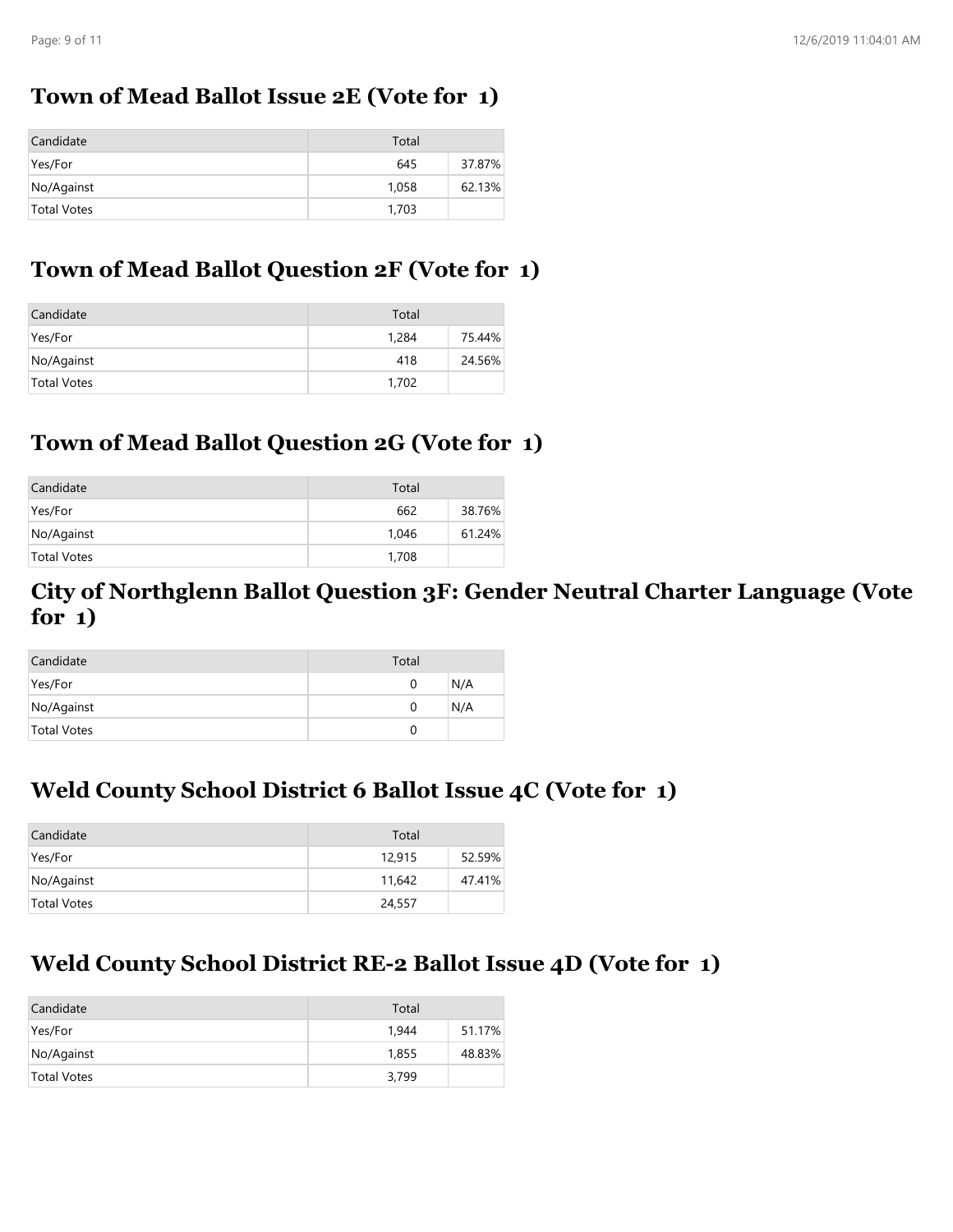## **Weld County School District RE-2 Ballot Issue 4E (Vote for 1)**

| Candidate   | Total |        |
|-------------|-------|--------|
| Yes/For     | 2.092 | 55.27% |
| No/Against  | 1.693 | 44.73% |
| Total Votes | 3,785 |        |

### **Weld County School District RE-5J Ballot Issue 5A (Vote for 1)**

| Candidate          | Total |        |
|--------------------|-------|--------|
| Yes/For            | 3,027 | 49.97% |
| No/Against         | 3,031 | 50.03% |
| <b>Total Votes</b> | 6,058 |        |

## **Weld County School District RE-5J Ballot Issue 5B (Vote for 1)**

| Candidate          | Total |        |
|--------------------|-------|--------|
| Yes/For            | 2.899 | 49.19% |
| No/Against         | 2.995 | 50.81% |
| <b>Total Votes</b> | 5,894 |        |

### **Weld County School District RE-7 Ballot Issue 4A (Vote for 1)**

| Candidate   | Total |        |
|-------------|-------|--------|
| Yes/For     | 870   | 55.66% |
| No/Against  | 693   | 44.34% |
| Total Votes | 1,563 |        |

### **Weld County School District RE-7 Ballot Issue 4B (Vote for 1)**

| Candidate          | Total |        |
|--------------------|-------|--------|
| Yes/For            | 828   | 53.70% |
| No/Against         | 714   | 46.30% |
| <b>Total Votes</b> | 1,542 |        |

### **Weld RE-8 School District Ballot Issue 5C (Vote for 1)**

| Candidate   | Total |        |
|-------------|-------|--------|
| Yes/For     | 1.164 | 39.48% |
| No/Against  | 1,784 | 60.52% |
| Total Votes | 2,948 |        |